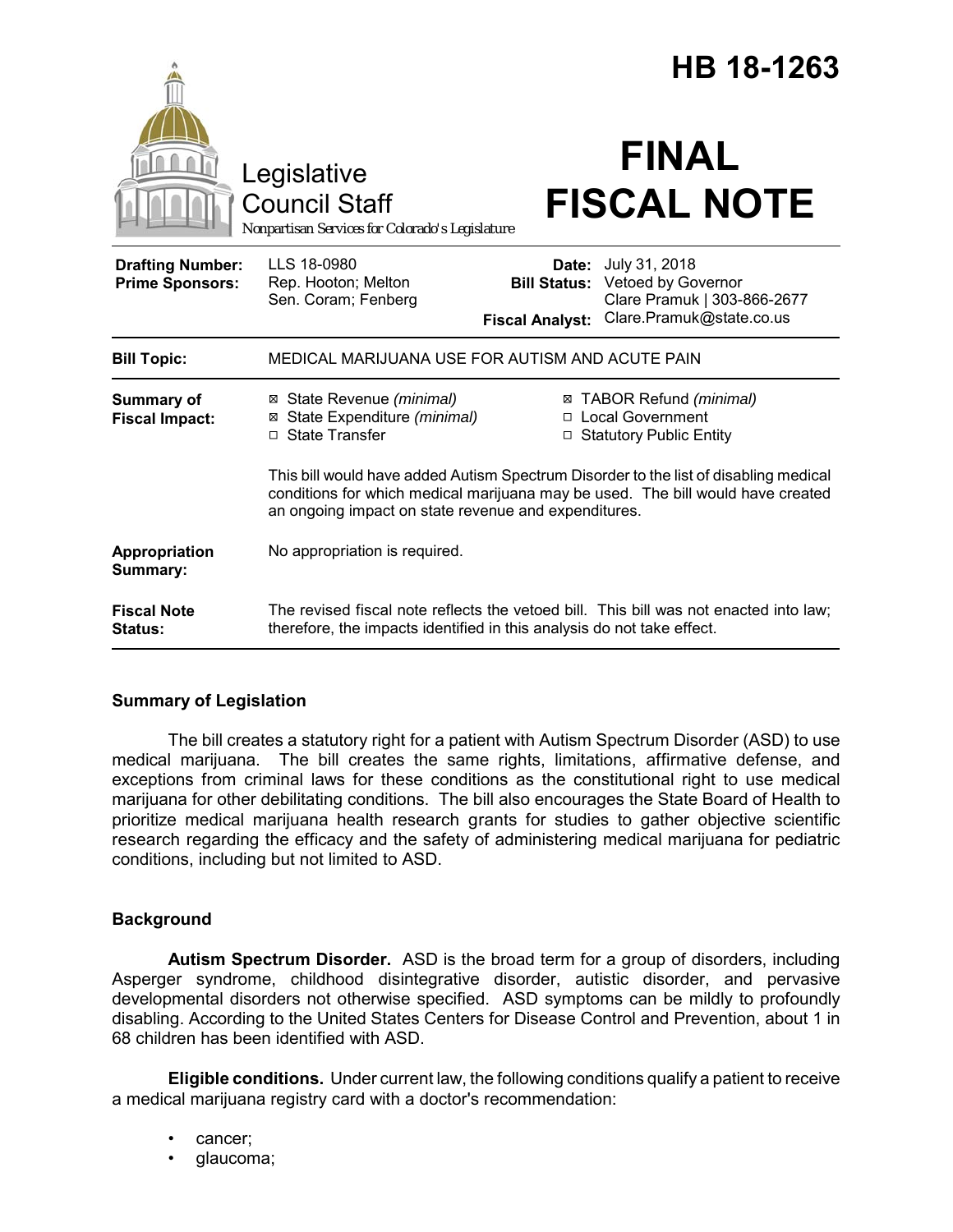July 31, 2018

- HIV or AIDS positive;
- post-traumatic stress; and
- a chronic or debilitating disease or medical condition that produces one or more of the following:
	- cachexia (wasting syndrome);
	- persistent muscle spasms;
	- seizures;
	- severe nausea; or
	- severe pain.

**Medical marijuana registry program information.** According to the Colorado Department of Public Health and Environment (CDPHE), as of February 28, 2018, there are 93,314 persons authorized to use medical marijuana; 314 of whom are under the age of 18.

**Marijuana taxes.** Retail marijuana is subject to a 15 percent excise tax (on the wholesale price of marijuana) and a 15 percent special sales tax. Provided a person has been diagnosed with a qualifying debilitating medical condition, he or she may choose to enroll on the medical marijuana registry. After paying a \$15 fee to become registered, medical marijuana patients can purchase medical marijuana, which is exempt from the excise and special sales taxes, but subject to the 2.9 percent state sales tax. Excise taxes collected on the sale of retail marijuana are transferred from the General Fund to the Building Excellent Schools Today (BEST) Fund and the Public School Fund and sales taxes collected are transferred to the Marijuana Tax Cash Fund.

# **State Revenue and TABOR Refund**

Beginning in FY 2017-18, this bill may both increase and decrease state revenue as described below. Overall, the net impact on state revenue and the TABOR refund is assumed to be minimal.

**Fee impact on individuals.** The bill may increase state cash fund revenue if more persons choose to enroll on the medical marijuana registry. Persons enrolling on the registry pay a \$15 annual fee to the CDPHE to receive a registry card. These fees are deposited into the Medical Marijuana Program Cash Fund and are used to pay the costs of administering the registry.

**Increases in sales tax revenue.** Persons with ASD, who are not currently using retail marijuana, will be able to purchase medical marijuana with a registry card. The increase in medical marijuana purchases will increase state sales tax revenue deposited in the Marijuana Tax Cash Fund. This amount is expected to be minimal.

**Decreases in excise tax and special sales tax revenue.** If persons aged 21 and over who choose to enroll on the registry with ASD are currently using retail marijuana and begin to purchase medical marijuana, excise tax and special sales tax revenue collected on retail marijuana will decrease. This analysis assumes that any change in revenue is marginal and the overall impact is minimal.